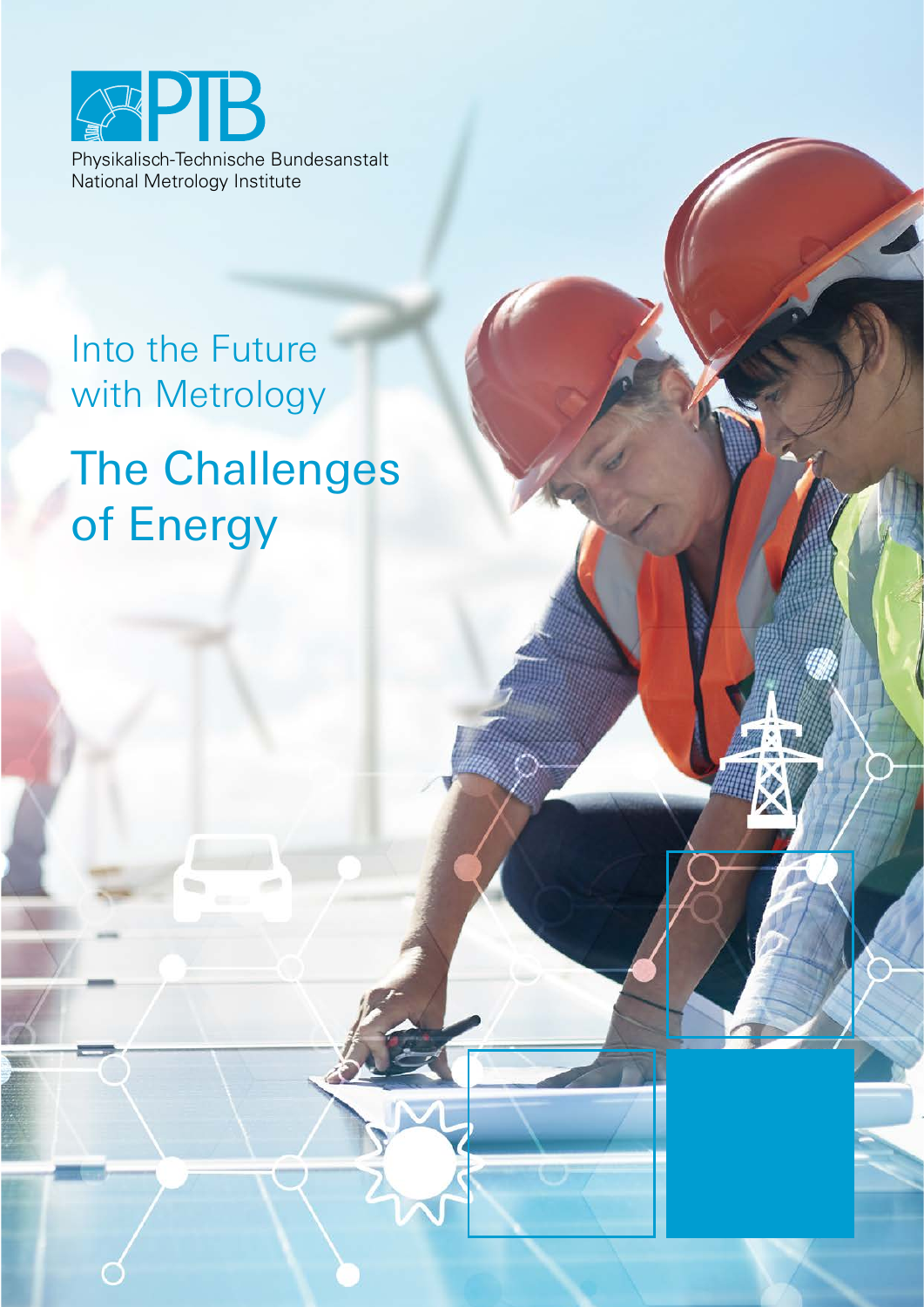# The Challenges of Energy

decentralized – efficient – regenerative – dynamic – safe – stable

With the energy transition, Germany has set itself the goal of creating – within a few decades – a fundamentally new, sustainable, decentralized energy system with hardly any CO<sub>2</sub> emissions. The change to this new system is one of the biggest challenges **of our society. PTB, as the national metrology institute of Germany, wants to support all stakeholders – from the fields of industry and politics to consumers – in this endeavor. After all, reliable measurements are the prerequisite for safety, efficiency, and consumer protection.**

**PTB has already developed measurement and calibration capabilities in the fields of solar energy and wind power which, in part, are unique worldwide. However, a successful energy transition also requires powerful transmission and distribution grids, batteries and other storage elements, the development of hydrogen technologies as well as energy efficiency. Together with partners from industry, PTB's scientists are also developing suitable measuring methods and standards in these fields of work. The focus is, in particular, on the coupling of energy sectors, on the stabilization of the electricity grid, and on hydrogen as an energy carrier. All this will play a key role in the energy system of the future.**

**In addition to all the challenges, the energy transition gives us the chance of becoming the stage for climate-friendly technologies that are "made in Germany". This, however, can only succeed with excellent measurement technology. Excellent measurement technology is the key to protecting our environment and climate as well as to supplying energy that is secure, compatible with the environment, and cost-effective.**

## Metrology for renewable energies

Wind power and solar energy are the cornerstones of the energy transition. PTB's task is to support German industry in these fields with joint research projects and services. However, modern conventional gas and steam power plants will also play an important role in Germany's energy supply, at least in a transitional period. Here, too, PTB's measurement expertise – especially in the fields of pressure, volume flow and temperature measurement – will contribute to increasing the efficiency of these power plants and thus to reducing  $\mathrm{CO}_\mathrm{2}$  emissions.

#### PTB's competence: wind energy

According to the German federal government's plans, 50 percent of the electrical energy required is to come from wind turbines in 2050. The technical requirements for powerful, high wind turbines with large rotor diameters are enormous, and the need for calibrations to operate the turbines reliably is great. Therefore, PTB has set up its Competence Center for Wind Energy. This center has a metrological infrastructure that is unique worldwide. PTB is thus the first national metrology institute that can offer reliable and comprehensive quality assurance to the wind energy industry. Our know-how comprises, among other things:

• A large coordinate measuring machine for the metrological traceability of large components (5 m  $\times$  4 m  $\times$  2 m measuring volume) such as gear components with the highest precision.

- The world's largest standard measuring facility for torques of up to 5 MNm, with the prospect of extending this facility to up to 20 MNm in the long term.
- State-of-the-art LIDAR (light detection and ranging) sensor techniques for wind potential analyses, including a wind tunnel for the calibration and precise determination of LIDAR systems.
- The development of a method to predict disturbances that arise from wind turbines and have an influence on facilities of air traffic control for flight safety. This method has been an official standard since June 2020 and is now part of the approval procedures.



The large coordinate measuring machine enables the metrological traceability of large components (5 m  $\times$  4 m  $\times$  2 m measuring volume) for the first time.

In addition, PTB and its European partners are, for the first time, developing guidelines which will make it possible to test the efficiency of wind turbines on a standardized basis.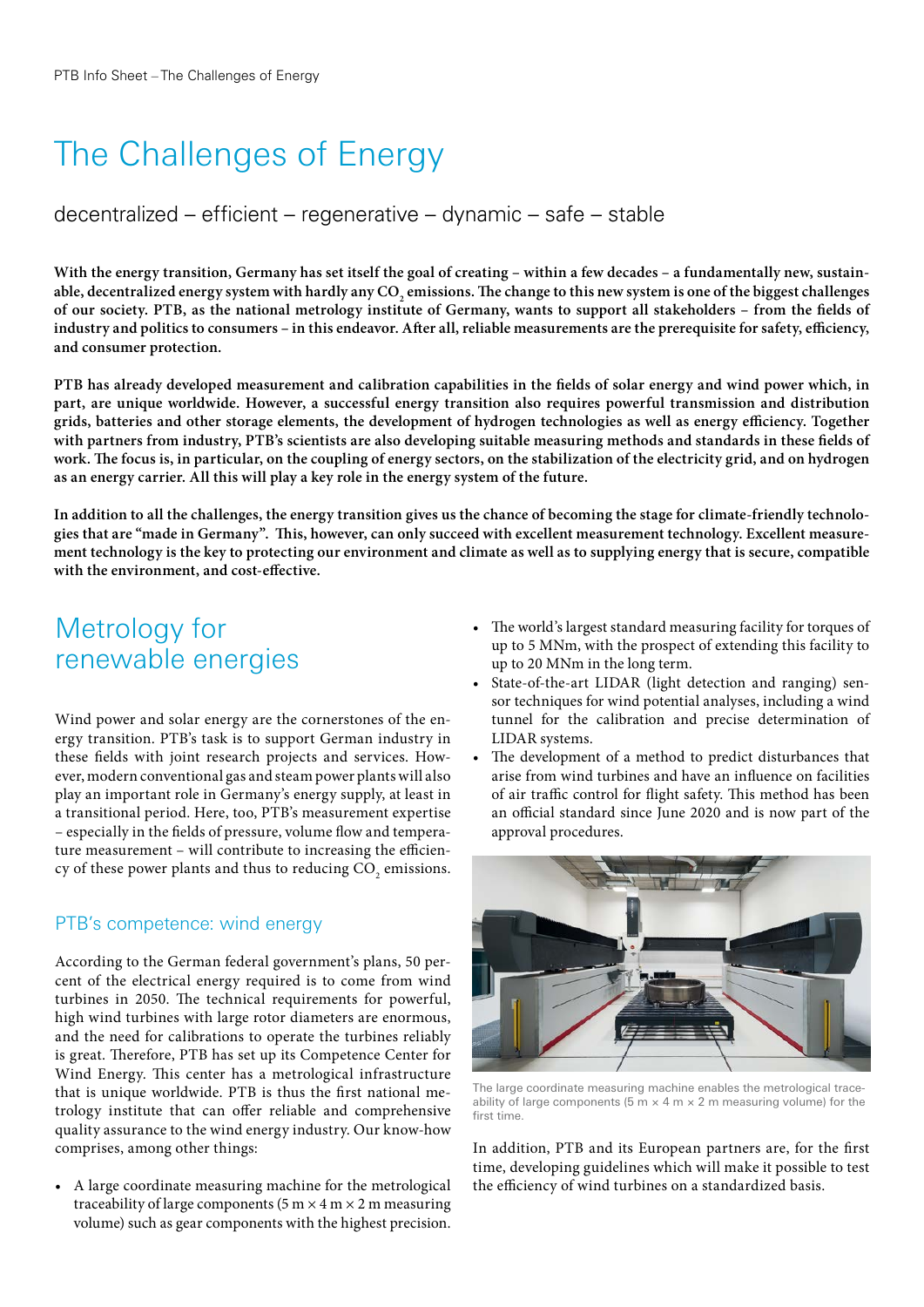#### PTB's competence: photovoltaics

By 2035, the share of photovoltaics (PV) could account for about 20 percent of the total electricity generated in Germany. To achieve this target, up to 100 billion euros would have to be invested in Germany. It must be remembered that every percent of measurement uncertainty in the efficiency of solar modules leads directly to a financial uncertainty of one billion euros. PTB has therefore set up the Competence Center for PV Metrology. This center offers a unique infrastructure of laboratory and free-field calibration procedures with the lowest measurement uncertainties worldwide. PTB is the only national metrology institute in Europe that is able to establish primary traceability of the measurement results for reference solar cells. About 50 percent of all systems installed worldwide are already traceable to PTB today.

Since 2019, the measurement infrastructure which is also needed to offer comprehensive calibrations for solar modules has been established at PTB. Such calibrations include the parameters that are necessary for a comprehensive, energy-based assessment of solar modules with regard to all influence quantities that are relevant to their output. Thereby, PTB's focus is on the quantities which are difficult to determine, i.e.: the performance under standard test conditions; the angle dependence; the dependence on the spectrum; and the dependence of the solar module temperature on wind velocity. Among other facilities, an LED-based sun simulator is the most important facility of the Competence Center. With this tool, the behavior of solar modules with a size of up to  $2 \text{ m} \times 1 \text{ m}$  can be simulated under various irradiation conditions found in the environment. This means that the standard annual output of solar modules (according to the Energy Rating Standard series IEC 61853) can now be determined.



The LED-based sun simulator is equipped with 16,320 high-power LEDs which are available in 18 different, individually controllable colors.

## Metrology for energy carriers and energy storage

The aim of the German federal government is to ensure that in 2050, the share of renewable energies will amount to at least 80 percent of Germany's gross electricity consumption. The intention is to achieve this primarily by means of wind and solar energy. In order to balance out the fluctuations in the generation of electricity caused by varying weather conditions, large energy storage systems will be required in the future. If the energy transition is to be successful, energy carriers are required which will facilitate the use of the energy generated by renewables in different sectors, e.g. in the mobility sector and in the heat supply sector.

In close cooperation with partners from industry and with universities, research institutes and other national metrology institutes, PTB is not only carrying out basic research on the properties of new types of batteries, but also research on practical applications which are geared to the current needs of industry and society. This includes investigations in the fields of electromobility and stationary storage systems in private households. Since it is the gas grid in particular which is considered to be a potential storage facility for enormous amounts of energy – primarily in connection with hydrogen – PTB is also specifically extending its competence in the field of gas measurement technology.

#### PTB's competence: battery research

Ideally, a battery management system will, in the future, provide information about the state of charge of a battery, its state of health and its thermal load under operating conditions. This will, however, only be safely achieved if the interdisciplinary task of understanding the complex system of a battery is solved by investigating electrochemical parameters, battery aging, state variables and charging characteristics. Here, PTB is involved with a large number of measurement technique developments and research projects, for example:

- In the European "LiBforSecUse" research project, PTB is coordinating a consortium of partners from industry and from research and metrology institutes with the aim of developing a measuring method which can efficiently measure the residual capacity of lithium-ion batteries from electric vehicles for second-use applications. Although the life cycle of batteries used in electric vehicles ends when the batteries have reached a residual capacity of about 80 %, they can still be used for many years for other purposes, for example, as stationary energy storage systems for photovoltaic systems.
- Collaborations with the TU Braunschweig are dedicated to safety-engineering assessments of lithium-ion cells, modules and entire battery systems to be able to make safety-engineering statements in the event of faults such as overloading, overcharging and depth discharging.
- Participation in projects for fundamental research on lithium-sulfur batteries.

Due to its research activities, PTB can offer comprehensive services – from the SI-traceable description of the charge condition, the state of health and the safety conditions of lithium batteries to metrology for explosion protection.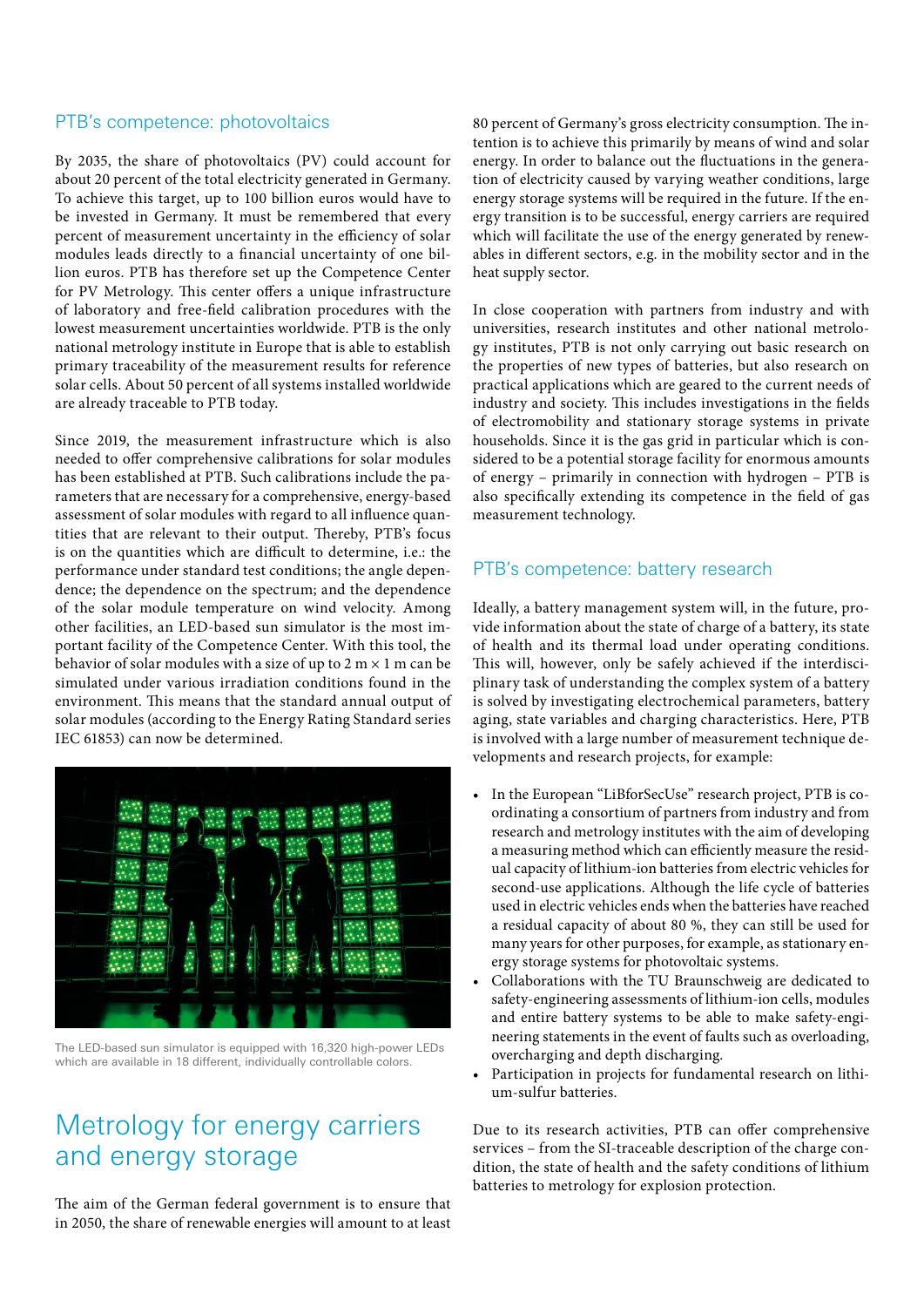#### PTB's competence: hydrogen technology

In the future, green hydrogen  $\rm(H_{2})$  will be a key player in the energy transition. Produced free of  $\mathrm{CO}_\mathrm{2}$  with solar or wind power, green hydrogen is available as an energy carrier for numerous applications in three sectors, i.e. electricity, heat and mobility, and for its utilization as a chemical material in industry. To use green hydrogen comprehensively, many prerequisites will, however, have to be created. PTB is accompanying this process. It is promoting the technological development of the hydrogen economy in terms of metrology and safety engineering, and it is contributing to the setting up of a reliable infrastructure. To this end, PTB intends to build a demonstrator facility of its own on its premises in Braunschweig. PTB is already participating, together with other research partners from Lower Saxony, in the establishment of an innovation laboratory for hydrogen technology. In this laboratory, ideas are to be developed which are close to practical applications and can be implemented for research and transfer concepts.

The measurement competence for many  $\rm{H}_{2}$ -relevant quantities is either already available at PTB or can be set up in the medium term. Besides density, efficiency, calorific value, heat quantity, viscosity and chemical composition, these quantities are as follows:

Pressure: PTB is one of only three metrology institutes worldwide that can measure high pressures in the range of 800 bar with very small uncertainties. In the near future, PTB will expand its measurement capabilities for gas pressures of up to 1000 bar (which may occur during the production, transport and storage of hydrogen).

Temperature: In the field of temperature measurement, PTB operates and develops a wide range of hydrogen-relevant measurement methods, for example, with regard to the thermal management of hydrogen cryogenic-pressure storage tanks.

#### Explosion protection

Hydrogen is an extremely ignitable gas when mixed with air. For a wide range of applications, maximum safety must be guaranteed at all times – whether these applications are close to the consumer (for example, at petrol filling stations) or in industrial processes. In close cooperation with BAM, PTB's main objective here is the development of test procedures for explosion-protected equipment, the standardization of these procedures and their implementation in the legally regulated conformity assessment procedures.

#### Synthetic fuels

PTB already engages in the analysis and characterization of synthetic hydrogen-based fuels for both aerospace and commercial vehicles. An optimization of tailor-made synthetic fuels for combustion with as few pollutants as possible will only be successful if, for example, the ignition behavior and the reaction kinetics are known.

#### PTB's competence: gas measurement technology

In the future, the natural gas grid will serve as a large storage facility for energy from renewable sources. Biogas can be fed into it just as well as hydrogen produced with surplus electricity or methane synthesized from it. If required, it is then converted back into electricity. But gases differ, for example, in their calorific value.

In the interest of fair billing for consumers, it must therefore be possible to determine the chemical and physical properties of the transported gas at any point in the grid as well as the behavior of the gas meters as a reaction to these properties. PTB has the competence to validate such measurement and assessment procedures and to check whether they comply with the requirements of the German Measures and Verification Act. The same applies to gas meters at hydrogen dispensers. In industry, hydrogen is also increasingly used as a gas to control production processes. If it is generated using solar and wind power, green hydrogen can contribute significantly to avoiding  $\mathrm{CO}_\mathrm{2}$  emissions (for example, in steel production).

PTB and the company of *Salzgitter Flachstahl GmbH* have therefore agreed on a collaboration to develop a suitable hydrogen quantity measurement technology for industry. The accurate measurement of hydrogen is a prerequisite for the efficient control of production processes.

### Metrology for extending the grid

In the future, power transmission and power distribution systems will have to fulfill completely new requirements: Instead of just a few centralized energy producers, there will be many decentralized ones; the electricity production from wind and solar energy will fluctuate over time; offshore wind power produced on the coast will have to be transported to conurbations in western and southern Germany; and for electromobility, a charging infrastructure will be required which extends all over the country. In addition to the creation of further transmission capacities through the construction of new grid components, intelligent information and communication technology is necessary in order to connect all energy producers and consumers in a suitable network and to coordinate the requirements in this regard.

PTB is engaging in the metrology for extending the grid and strengthening communication technology both in its own projects and, together with 18 international research partners, in the European Metrology Network (EMN) for smart grids. This joint project under the umbrella of EURAMET offers support for the standardization, testing, researching and developing of national strategies for the development and implementation of smart grids.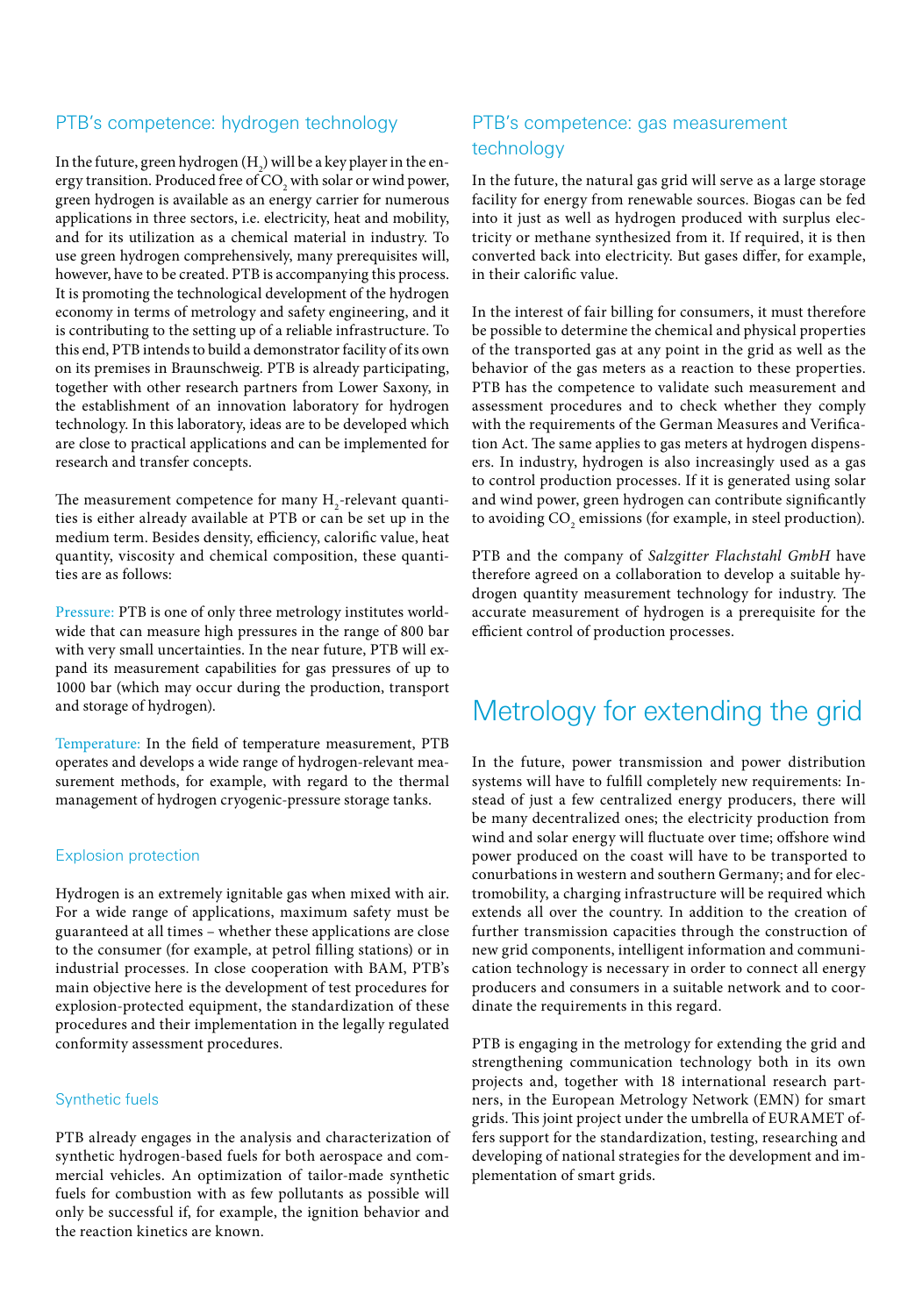#### Smart meter gateways

Together with modern electricity meters, smart meter gateways (SMGWs) make up an intelligent metering system that will play a key role in the energy industry in the future. In 2019, PTB started issuing type-examination certificates for smart meter gateways. In compliance with the highest data security and data protection requirements, the gateways not only make it possible to process the measured energy values right on location, but also to pass these values on to consumers, network operators, energy suppliers and energy service providers via public communication networks.

PTB's role in this is to contribute the requirements of legal metrology to this process in the interest of customer protection and fair competition. This is done by advising the authorities concerned and partners from industry, by participating in the respective standardization activities and finally by testing, assessing and certifying modern meters and smart meter gateways.

#### Advancement of the relevant measurement technology

In total, around 7,500 kilometers of the power grid will have to be optimized, reinforced or newly built over the next few years. The decentralization of the energy supply and the new energy generation methods will lead to new grid structures and may bring about new challenges for safe and reliable power supply, e.g. decreasing voltage quality. This will require new measurement methods. Another new issue is that ultra-high-voltage direct current transmission lines will play an important role in the future.

PTB wants to enable reliable and traceable measurements in the field of high-voltage measurement technology – both in three-phase and direct current transmission. To this end, it is already setting up the corresponding laboratory technology to further develop power generation and measuring equipment and to improve the measurement uncertainty for the realization of the relevant quantities.



PTB's high-voltage measurement facility.

One example of this is the high-voltage measuring facility set up in 2020. It can be used to generate and precisely measure direct voltages of up to 2000 kV. In the long run, PTB plans to offer calibration services for DC voltages above 1000 kV, which are important, for example, for high-voltage direct current transmission (HVDC). One of the aims of the research carried out here is to determine, among other things, the influence which the level and the quality of the DC voltage has on measuring instruments – because superimposed voltages have a considerable influence on the service life of components in the transmission grid. Ultimately, such measurements support the security and stability of the energy supply in the European electricity grid.

#### Charging devices for electric vehicles

In 2018, PTB started to issue type-examination certificates for charging devices for electric vehicles. These charging devices now comply with all the requirements of the measures and verification legislation. Furthermore, they not only guarantee exact measurements, but also a charging process that is transparent and exactly traceable for the customer – comparable to filling a car up with petrol at a petrol station. PTB is currently the only conformity assessment body for the field of electromobility that has developed an assessment procedure for charging equipment, and it is also actively supporting the German federal government's national development plan for electric mobility.



This plug is part of an in-cable measurement system developed by PTB. With this system, the amount of energy supplied to the vehicle during the charging process can be determined and compared with the amount of energy measured in the charging station. In addition to the correct energy measurement, other features (such as the trustworthy data storage and transmission of these measured values for the billing process) are also necessary for a charging point for electric vehicles to be certified by PTB as being compliant with the measures and verification legislation.